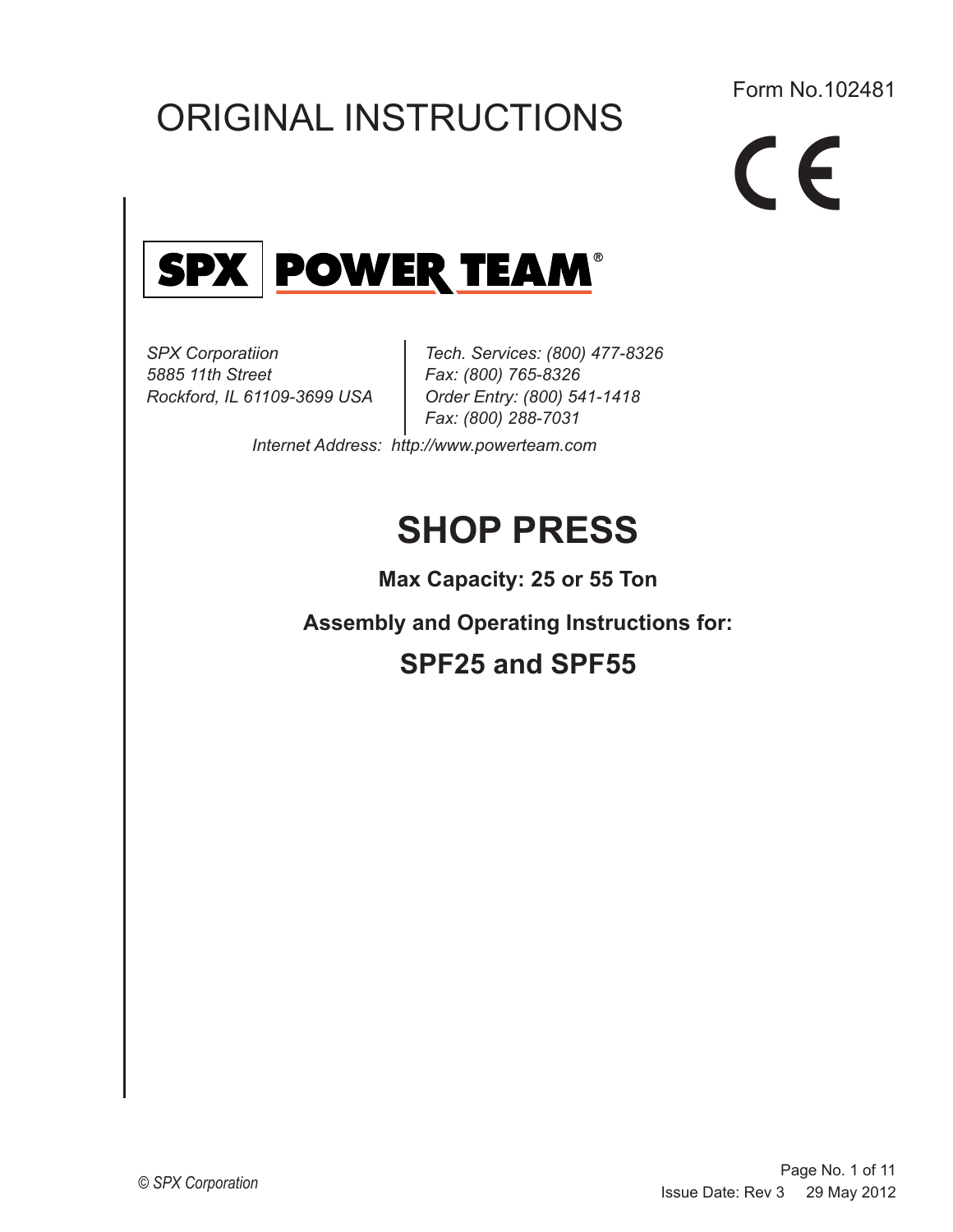## **Contents**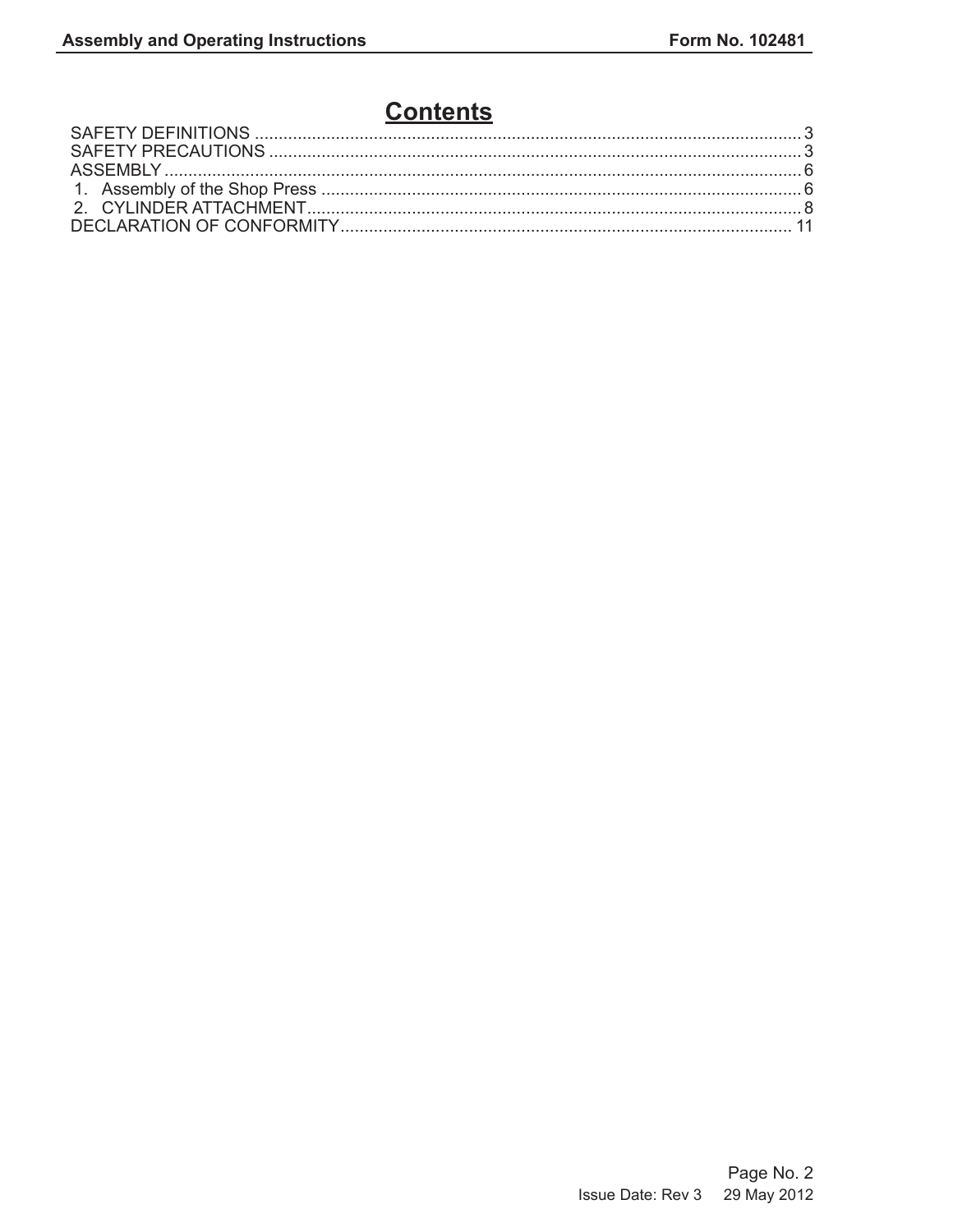## **SAFETY DEFINITIONS**

Safety symbols are used to identify any action or lack of action that can cause personal injury. Your reading and understanding of these safety symbols is very important.



**Danger is used only when your action or lack of action will cause serious human injury or death.**



**Warning is used to describe any action or lack of action where a serious injury can occur.**

### **IMPORTANT**

**iMPORTANT is used when action or lack of action can cause equipment failure, either immediate or over a long period of time.**

### **SAFETY PRECAUTIONS**

**These instructions are intended for end-user application needs. Many problems with new equipment are caused by improper operation or installation. For a detailed parts list or to locate a Power Team Authorized Hydraulic Service Center contact your nearest Power Team facility. A list of all Power Team facilities is located at the end of this document.**



**It is the operator's responsibility to read and understand the following safety statements,**

- **• Only qualified operators should install, operate, adjust, maintain, clean, repair, or transport this machinery.**
- **• These components are designed for general use in normal environments. These components are not specifically designed for lifting and moving people, agri-food machinery, certain types of mobile machinery or special work environments such as: explosive, flammable or corrosive. Only the user can decide the suitability of this machinery in these conditions or extreme environments. Power Team will supply information necessary to help make these decisions.**



**To help prevent personal injury,**

**GENERAL**



- **• ALWAYS read and carefully follow the operating instructions and safety precautions before assembling or using this press. Most problems with new equipment are caused by incorrect operation or assembly.**
- **• Read and carefully follow the operating instructions and safety precautions for the pump and cylinder used with this press.**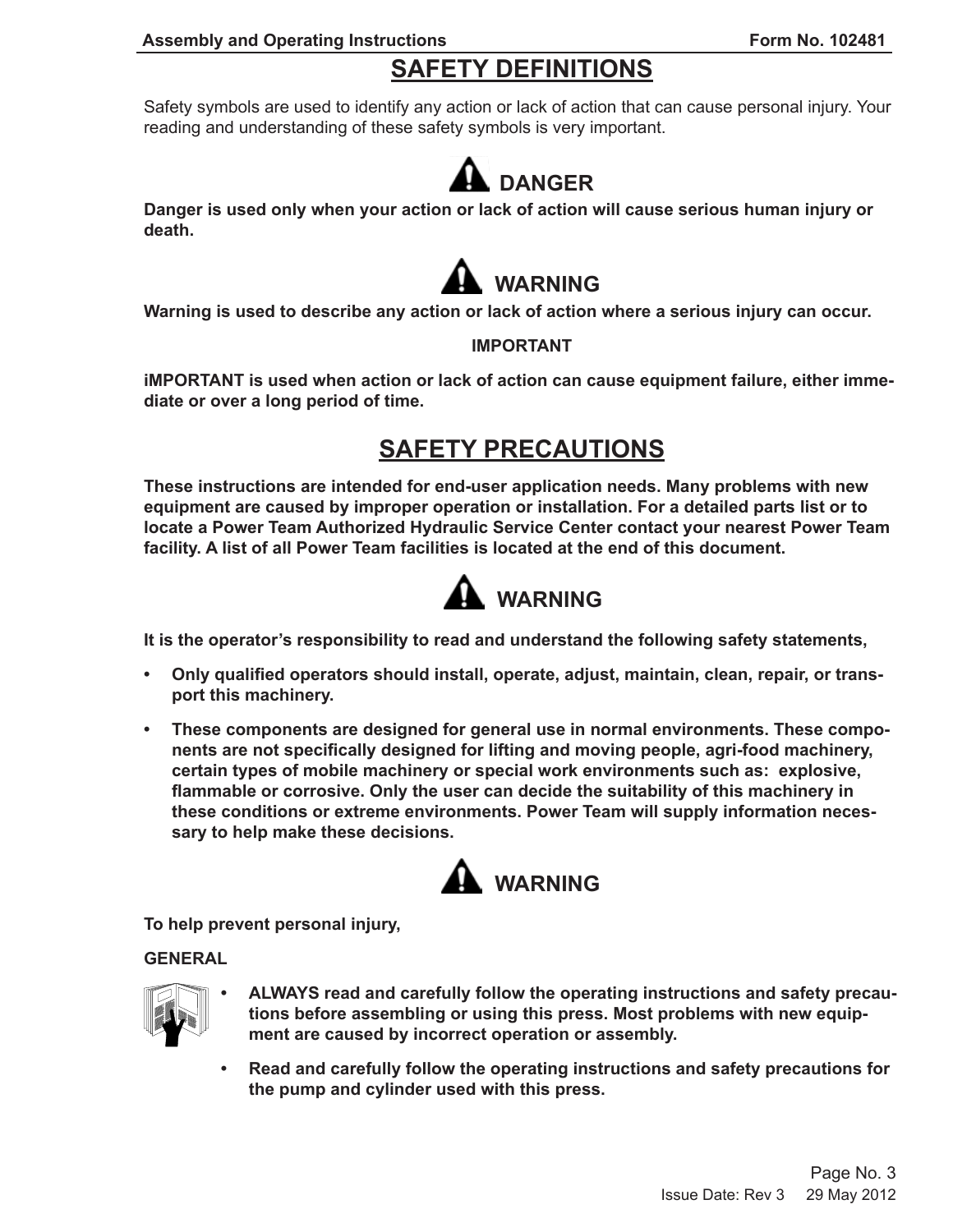**• Presses can exert extremely high forces at moderate hydraulic pump pressures. If you have any questions concerning how much force is exerted at a given pressure, contact your nearest Power Team facility (see listing at the end of this document).**

### **SET-UP**

- **• The owner/operator of this press must see that it is installed and operated according to federal (OSHA), state, local European (EU), and other safety standards where applicable.**
- **• Install the press in an isolated area, or shield the press to minimize danger to others. Hydraulic pressure can cause materials to break, possibly resulting in personal injury due to flying objects, falling objects, shifting loads and other hazards.**
- **• This press is designed for shop maintenance applications. Guards, enclosures, monitors, interlocks, controls, restraints, and other devices must be used by the owner/operator when this press is used for specific applications with hazards best known by the owner/ operator. For information regarding other applications, contact your nearest Power Team facility (see listing at the end of this document).**
- **• Additions of specific safety equipment, such as permanent enclosures, guards or shields, light curtains, etc., to the press must be on separate, free-standing structures, or clamped to the press frame without cutting, drilling, welding or otherwise modifying the press structure or affecting it's function. Such modifications can cause equipment damage and/or personal injury.**
- **• Modifications to the structure and function of this press are not permitted, voids the warranty, may cause personal injury, and voids the Declaration of Incorporation.**
- **• Any press accessories, fixtures, plates, or special equipment used with the press must have a maximum tonnage rating equal to or higher than the maximum tonnage rating of the press, or breakage and possible injury can occur.**
- **• The owner/operator of the press must ensure that all safety-related decals are installed, maintained, and replaced if they become hard to read.**

### **OPERATION**



- **• The press operator and anyone within sight of the press must wear protective eyewear that meets the requirements of OSHA, ANSI Z87.1-1968, or applicable EU standards.**
- **• It is the owner/operator's responsibility to use appropriate guarding to contain any pieces that might break or fly apart when applying force. For added protection, always wrap the workpiece in a protective blanket before applying force. Contact your nearest Power Team facility (see listing at the end of this document) for more information about protective blankets.**



- **• Keep hands out of the work area during a pressing operation.**
- **• Workpieces must be well supported and aligned so that cylinder/ram force is straight, and parts being pressed cannot slip out or break.**
- **• Use caution when loading and unloading the press.**

### **BOLSTER ADJUSTMENT**

**A winch and cable assembly support the bolster when the bolster support pins are not in**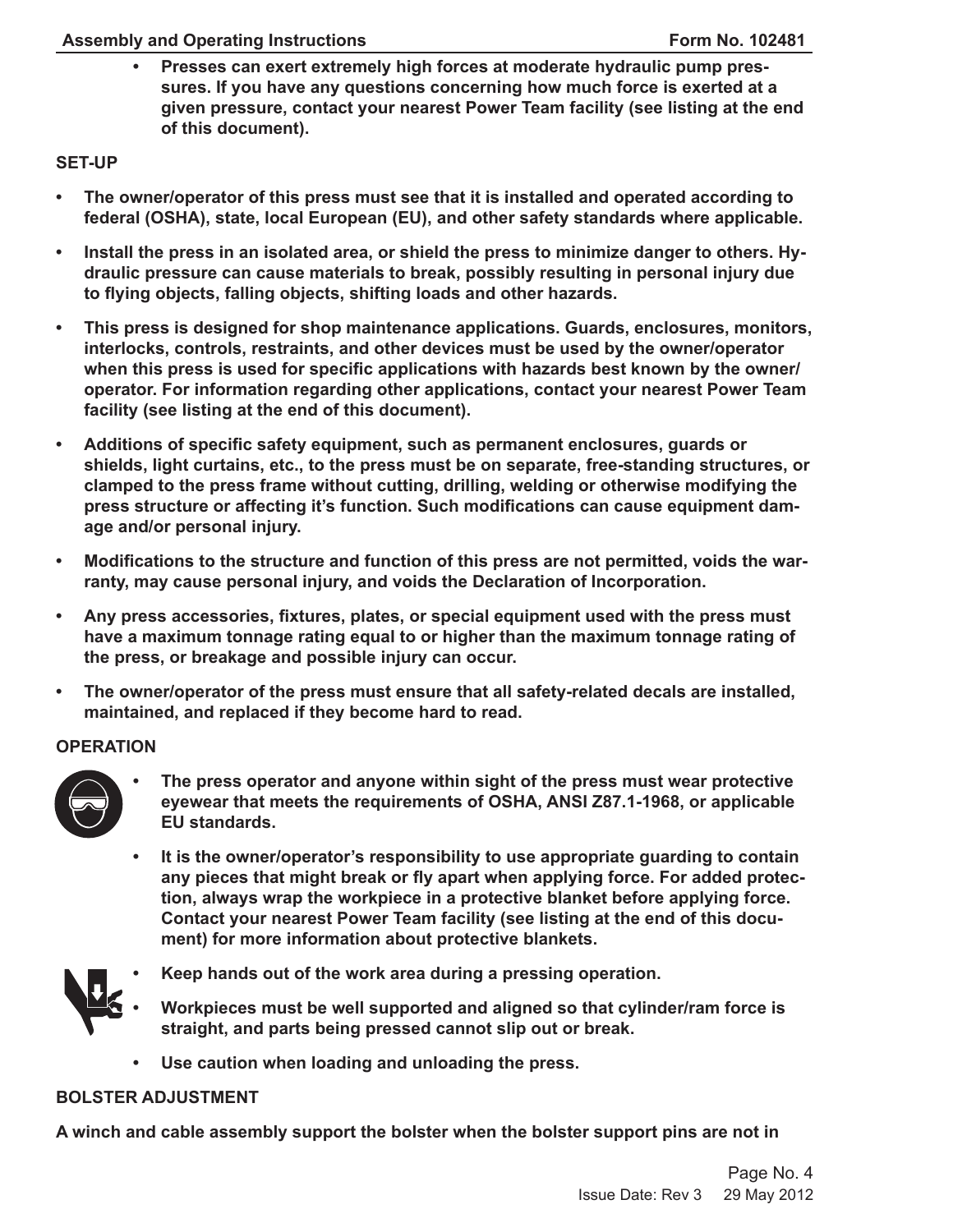### **Assembly and Operating Instructions Form No. 102481**

**place. The following warnings must be observed to prevent personal injury:**

- **• Keep hands, feet, legs, etc. out from under the bolster. Accidental slippage can result in personal injury.**
- **• When raising or lowering the bolster, place a support pin all the way through the front and the back uprights in the highest hole under the bolster that will not interfere with the new bolster position. Remove your hands from the support pins after the pins are in place. Failure to do so can result in personal injury if the bolster falls.**
- **• Bolster support pins must be securely in place and all cables slack before placing a workpiece on the press bed or starting a pressing operation. Stay out from underneath the bolster.**
- **• Regularly inspect the entire length of the lifting cables, and replace any cable that appears frayed, worn, or crushed. The cables must run on the pulleys properly, and the pulleys must be free to turn. Proper cable maintenance will help prevent accidental cable breakage.**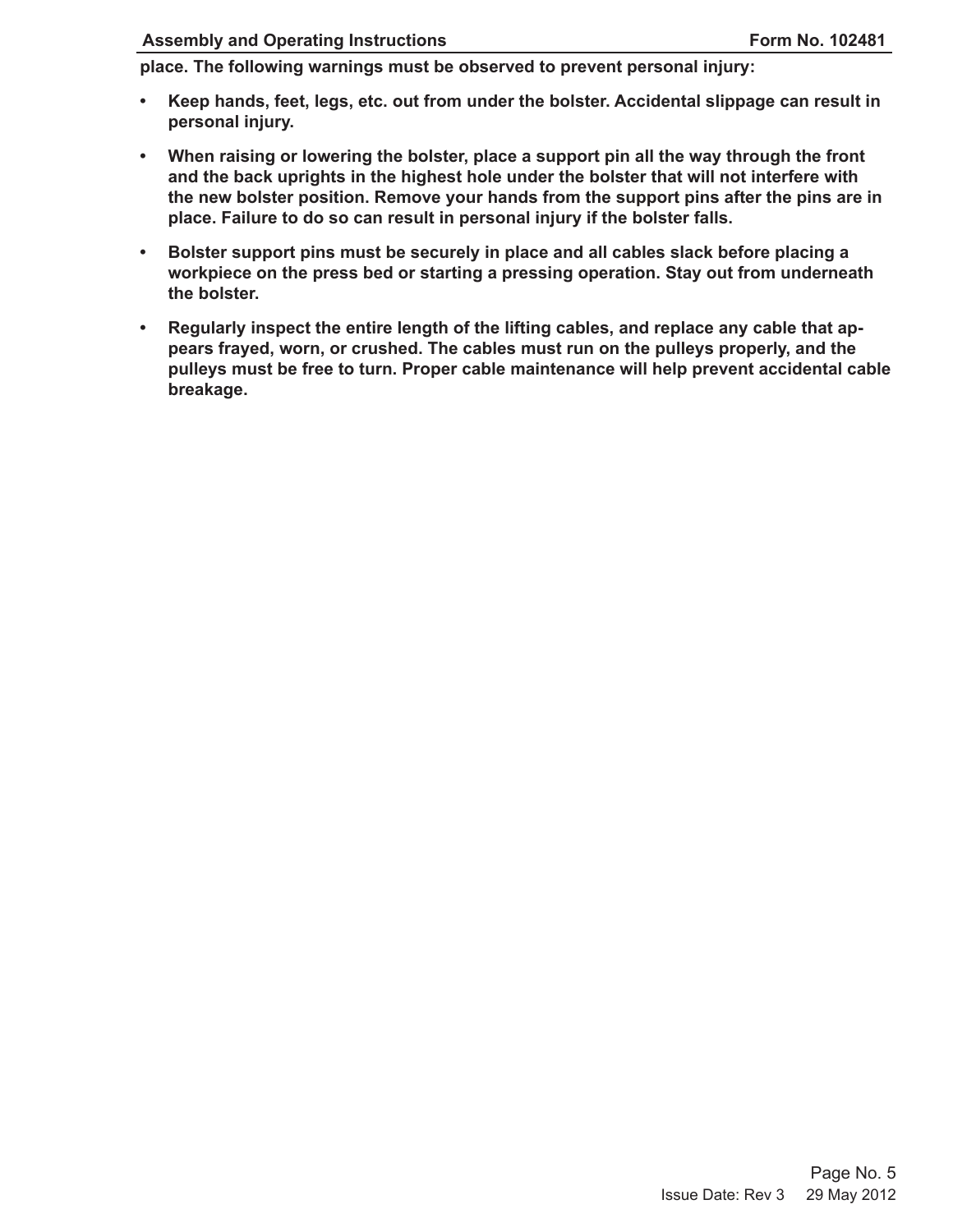## **SHOP PRESS**

### **Max. Capacity: 25 or 55 Ton**

### **NOTE**

- **• For a detailed parts list or to locate a Power Team Authorized Hydraulic Service Center, contact your nearest Power Team facility. A list of all Power Team facilities is located at the end of this document.**
- **• Carefully inspect the press upon arrival. The carrier, not the manufacturer, is responsible for any damage resulting from shipment.**

### **ASSEMBLY**

### **1. Assembly of the Shop Press**

Remove banding from the press and shipping pallet, and remove all cartons. Stand the press upright. Refer to the parts list and follow these instructions during the assembly of hydraulic components and options.

- A. Remove the lock ring and spring from the winch handle. Turn the handle 180°. Assemble lock ring and spring again.
- B. Using the fasteners noted on the parts list, attach the pump to the pump mounting bracket. See Figures 1, 2, & 3.

**NOTE**

**If your pump is a model PE172, remove the handle from the pump to allow clearance for the shop press winch handle.**



**Figure 1**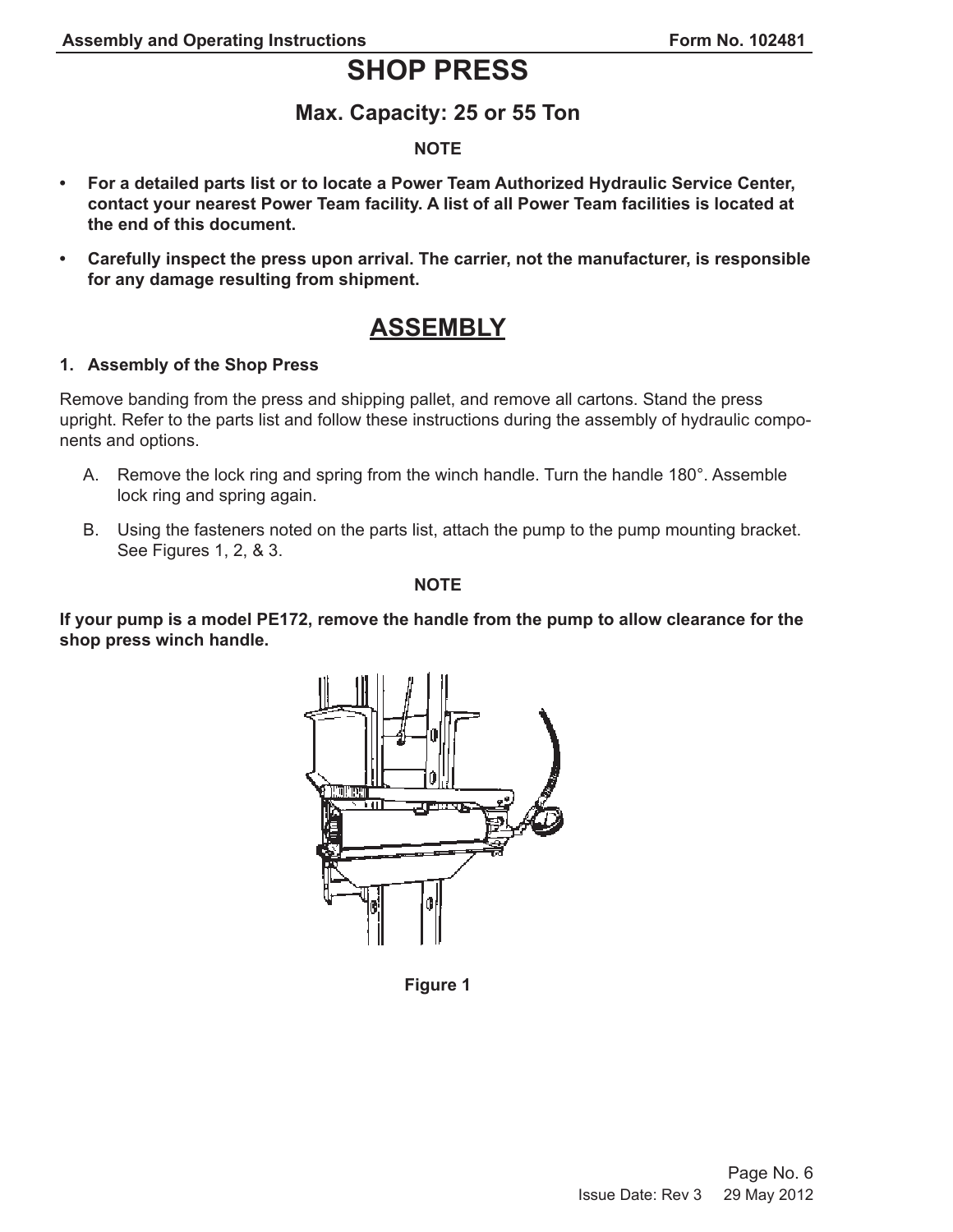

**Figure 3**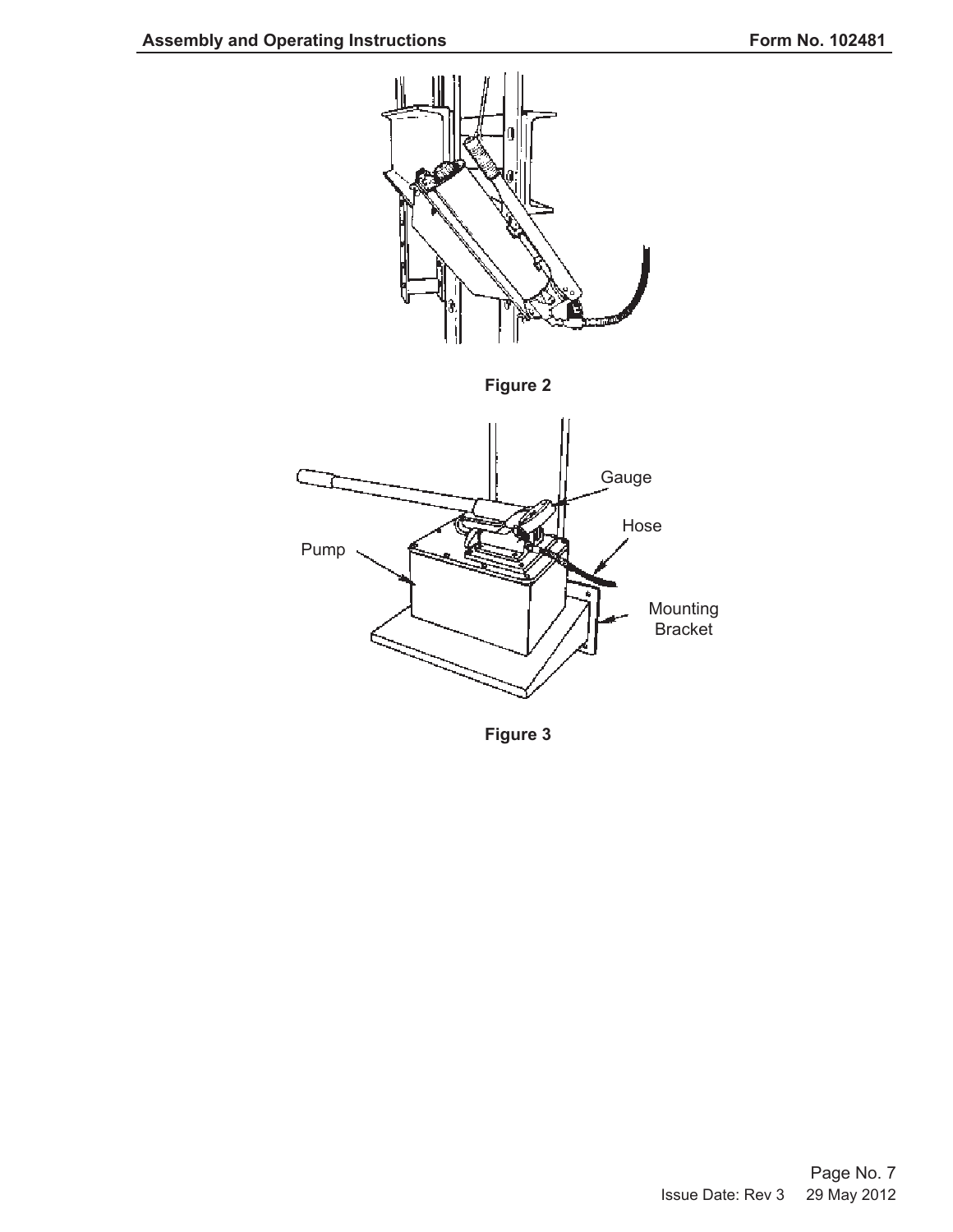C. Clean the threads on the fittings and on the hydraulic hose. Assemble the hose to the pump. Thread the other end of the hose into the cylinder.

### I**MPORTANT**

**Seal hydraulic connections with pipe sealant. PTFE tape can also be used to seal hydraulic connections if only one layer of tape is used. Apply the tape carefully, two threads back, to prevent it from being pinched by the fitting and broken off inside the pipe end. Loose pieces of tape could travel through the system, obstructing the flow of oil or jamming precision-fit parts.**

- D. Air can accumulate in the hydraulic system during initial set-up or after prolonged use, causing the cylinder to respond slowly or in an unstable manner. Extend and retract the cylinder several times without putting a load on the system. Air will be released through the pump reservoir.
- E. Positioning the work bed:
	- (1) Put a small amount of tension on the cable by cranking the winch up, taking weight off the pins. This frees the pins in the end of the bolster next to the winch (or right side of the press). Pull the loose pins out.
	- (2) Raise the other end of the bolster by pulling slightly on the handle until the other two pins are free.
	- (3) Crank the winch for either up or down movement of the work bed. Reassemble the pins.

### **IMPORTANT**

**The winch has a special friction brake for holding the bolster during positioning. The friction brake is NOT designed to hold during a pressing operation nor will it hold a work load during positioning.**

### **2. CYLINDER ATTACHMENT**

- A. 25 TON PRESS
	- (1) Remove the adjusting screw from the cylinder mounting plate. Slip the two pins on the mounting plate over the back lip on the bottom of the upper bolster.
	- (2) Slide the mounting plate to the right side (winch side) of the press until the front roll pin lines up with the notch on the front of the upper bolster. Raise the plate until the roll pin clears the lip on the bolster and slide the mounting plate to the left.
	- (3) Install the adjusting screw in the mounting plate again.
	- (4) Disassemble the hose from the cylinder. Plug the cylinder and the end of the hose.
	- (5) Thread the cylinder into the mounting plate. Position the cylinder so the hose fitting on the cylinder points to the side of the press where the pump is mounted.



**To help prevent personal injury, the cylinder and mounting plate MUST have maximum thread engagement to prevent the threads from stripping while the press is under full load.**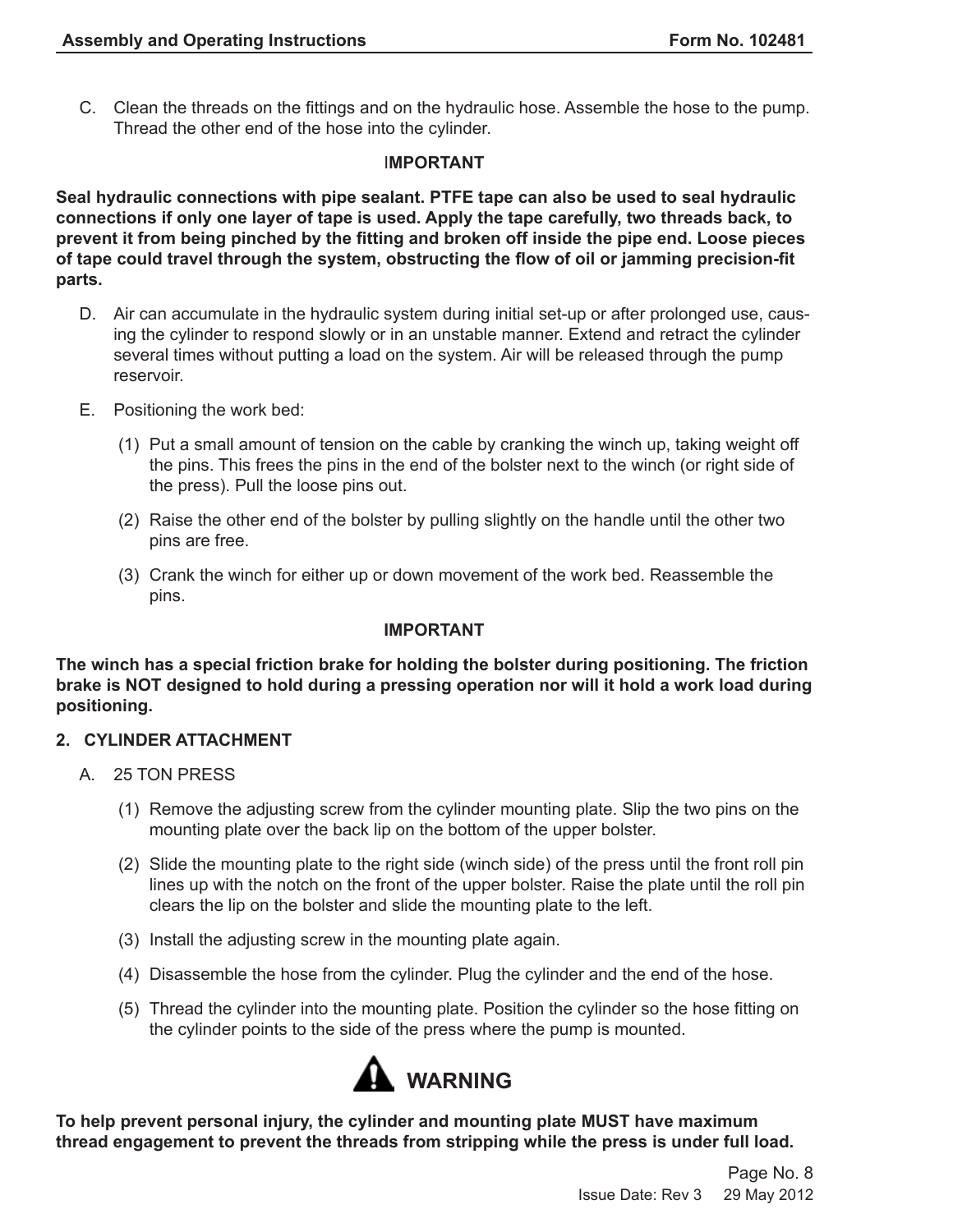- (6) Thread the hose into the fitting on the cylinder again.
- B. 55 TON PRESS
	- (1) Remove the roller attachment plates from each end of the mounting plate.
	- (2) Disassemble the hose from the cylinder. Plug the cylinder and the end of the hose.
	- (3) Thread the cylinder into the mounting plate. Position the cylinder so the hose fitting on the cylinder points to the side of the press where the pump is mounted.

### **NOTE**

**The cylinder handle must not interfere with the winch cable after the cylinder is installed.**



### **To help prevent personal injury, the cylinder and mounting plate MUST have maximum thread engagement to prevent the threads from stripping while the press is under full load.**

(4) Due to the weight of the mounting plate and cylinder, the lower bolster can be used with cribbing to raise the mounting plate and cylinder to the top bolster.

### **IMPORTANT**

### **The lower bolster should be used in this manner only during the assembly of the press because raising and lowering the bolster with a load can cause cable breakage.**

- (5) Attach the cylinder/mounting plate assembly to the upper bolster by installing the roller attachment plates on the mounting plate again.
- (6) Lower the bolster assembly onto the bolster pins.
- (7) Thread the hose into the fitting on the cylinder again.

#### **IMPORTANT**

#### **To help prevent equipment damage,**

- **• Retract the cylinder when not in use to protect the surface of the piston rod.**
- **• When adding oil to the pump reservoir, use only high-grade hydraulic oil. Never use brake fluids or other substitutes.**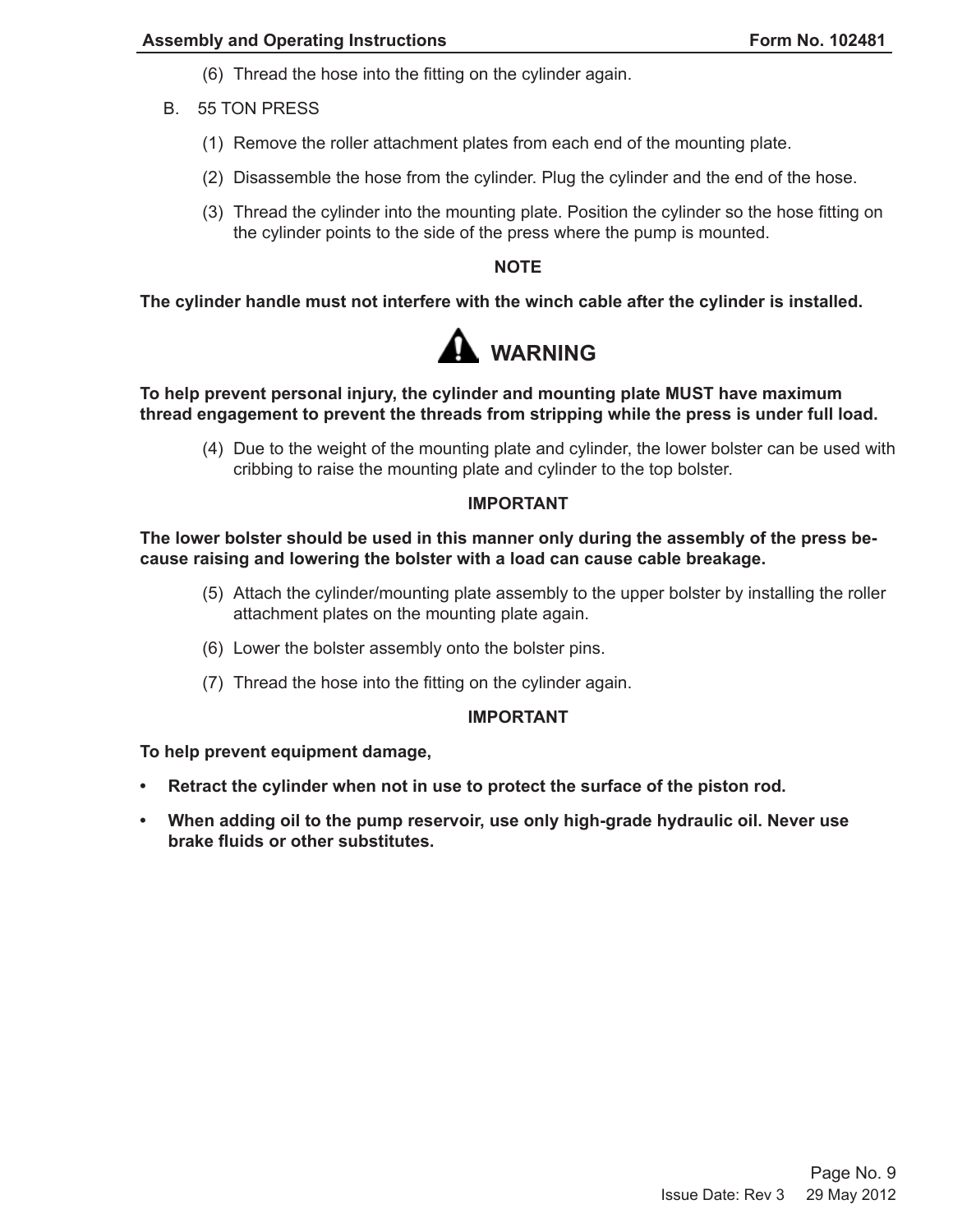# **POWER TEAM FACILITIES**





STATES STATES SPX Corporation-Fluid Power 5885 11th Street Rockford, IL 61109-3699 **USA** Telephone: 1-815-874-5556 FAX: 1-815-874-7853

**Cust. Service/Order Entry** Tel: 1-800-541-1418 FAX: 1-800-288-7031 E-mail: info@fluidpower.spx.com

**Technical Services** Tel: 1-800-477-8326 FAX: 1-800-765-8326



212 Jiang Ning Road CATIC Tower 23C Shanghai 200041, China Tel: 86 (21) 5289 5858 FAX: 86 (21) 5289 5866 E-mail: info.asia@fluidpower.spx.com



7 Gul Circle Singapore 629563 Singapore Tel: (65) 6265-3343 FAX: (65) 6265-6646 E-mail: info.asia@fluidpower.spx.com



**CARTIFIED EUROPE** Albert Thijsstraat 12 6471 WX Eygelshoven Netherlands Tel: 31 (45) 5678877 FAX: 31 (45) 5678878

E-mail info.europe@fluidpower.spx.com